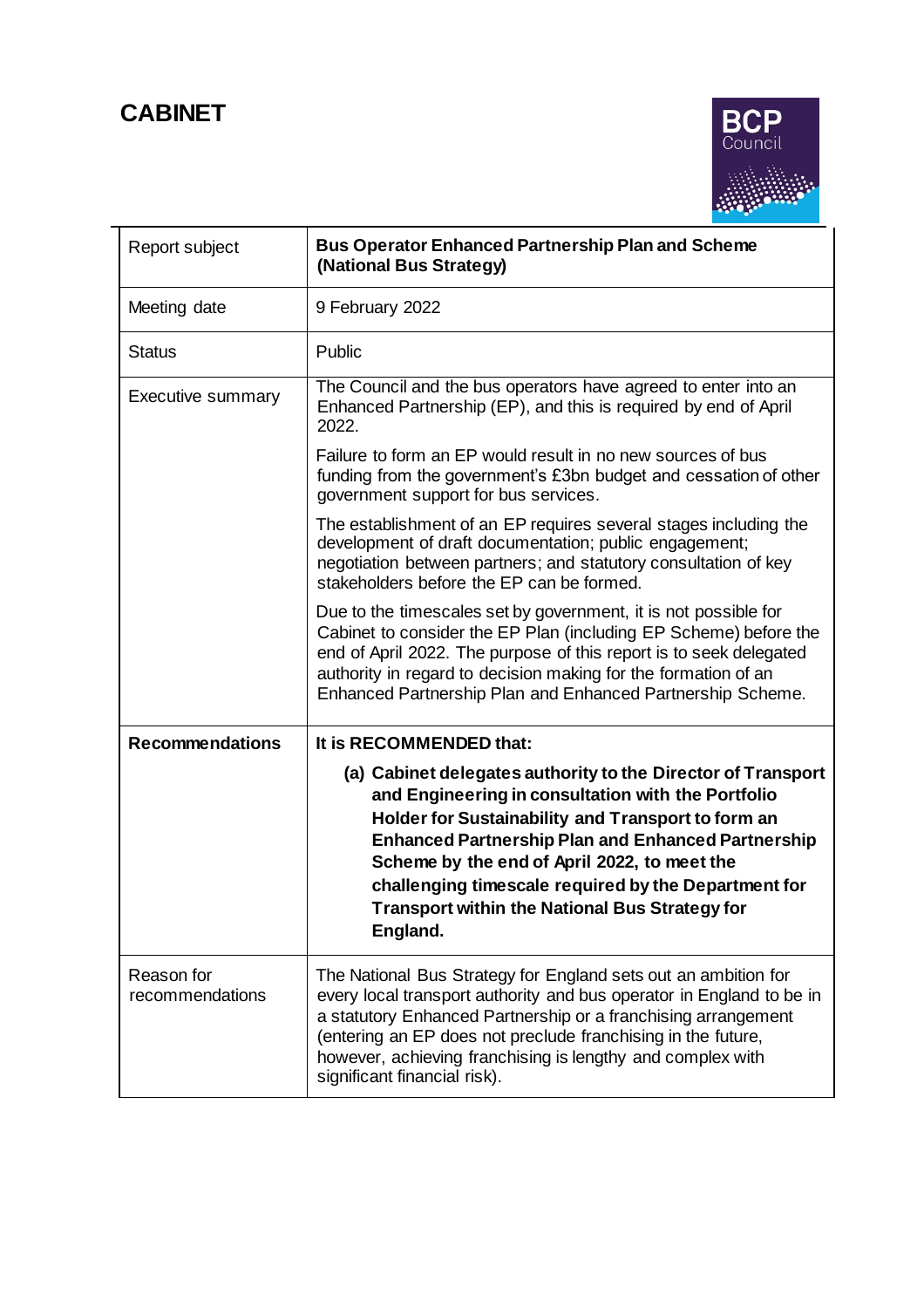|                           | Improving bus services to attract more passengers is a joint aim of<br>the bus operators and the Local Transport Authority. A Bus Service<br>Improvement Plan has been jointly agreed with the bus operators,<br>which subject to government funding, will result in more people<br>travelling by bus. The next stage is an Enhanced Partnership Plan<br>and Enhanced Partnership Scheme which need to be in place by<br>the end of April 2022. |
|---------------------------|-------------------------------------------------------------------------------------------------------------------------------------------------------------------------------------------------------------------------------------------------------------------------------------------------------------------------------------------------------------------------------------------------------------------------------------------------|
| Portfolio Holder(s):      | Councillor Mike Greene, Cabinet Member for Sustainability and<br>Transport                                                                                                                                                                                                                                                                                                                                                                      |
| <b>Corporate Director</b> | Jess Gibbons, Chief Operations Officer                                                                                                                                                                                                                                                                                                                                                                                                          |
| Contributors              | John McVey, Sustainable Transport Policy Manager                                                                                                                                                                                                                                                                                                                                                                                                |
|                           | Richard Pincroft, Head of Transportation including Sustainable<br>Travel                                                                                                                                                                                                                                                                                                                                                                        |
|                           | Julian McLaughlin, Director of Transport and Engineering                                                                                                                                                                                                                                                                                                                                                                                        |
| Wards                     | All BCP Council Wards                                                                                                                                                                                                                                                                                                                                                                                                                           |
| Classification            | For Decision                                                                                                                                                                                                                                                                                                                                                                                                                                    |

# **Background**

- 1. In March 2021 the government published 'Bus Back Better, a National Bus Strategy for England'. This followed a general decline in bus patronage since the 1950s whilst traffic congestion and emissions have continued to increase. COVID-19 has caused a significant shift from public transport to the private car. To avoid the worst effects of a car-led recovery – cities and towns grinding to a halt; pollution, road injuries, respiratory illness and carbon emissions all rising – the government wants the country to shift back quickly, by making radical improvements to local public transport as normal life returns. Government considers buses are the quickest, easiest and cheapest way to do that.
- 2. Greater emphasis will now be placed on partnership working, where Local Transport Authorities (LTAs) and bus operators form statutory partnerships to define bus networks, service levels, and fares strategies. The government expects all LTAs to develop Bus Service Improvement Plans (BSIPs) and set up Enhanced Partnerships (EPs), as defined in the Bus Services Act 2017. The strategy represents the greatest change since 1985 and provides the opportunity to give LTAs more control.
- 3. Through the strategy, LTAs and bus operators are asked to commit to forming a statutory Enhanced Partnership (EP) and to jointly develop a Bus Service Improvement Plan (BSIP). Dependent on how ambitious the BSIP is, LTAs and bus operators will benefit from £3bn of total government funding over 5 years.
- 4. On 30 June 2021 BCP Council committed to forming an Enhanced Partnership with the bus operators across the BCP area. In line with government's tight timescale, on 31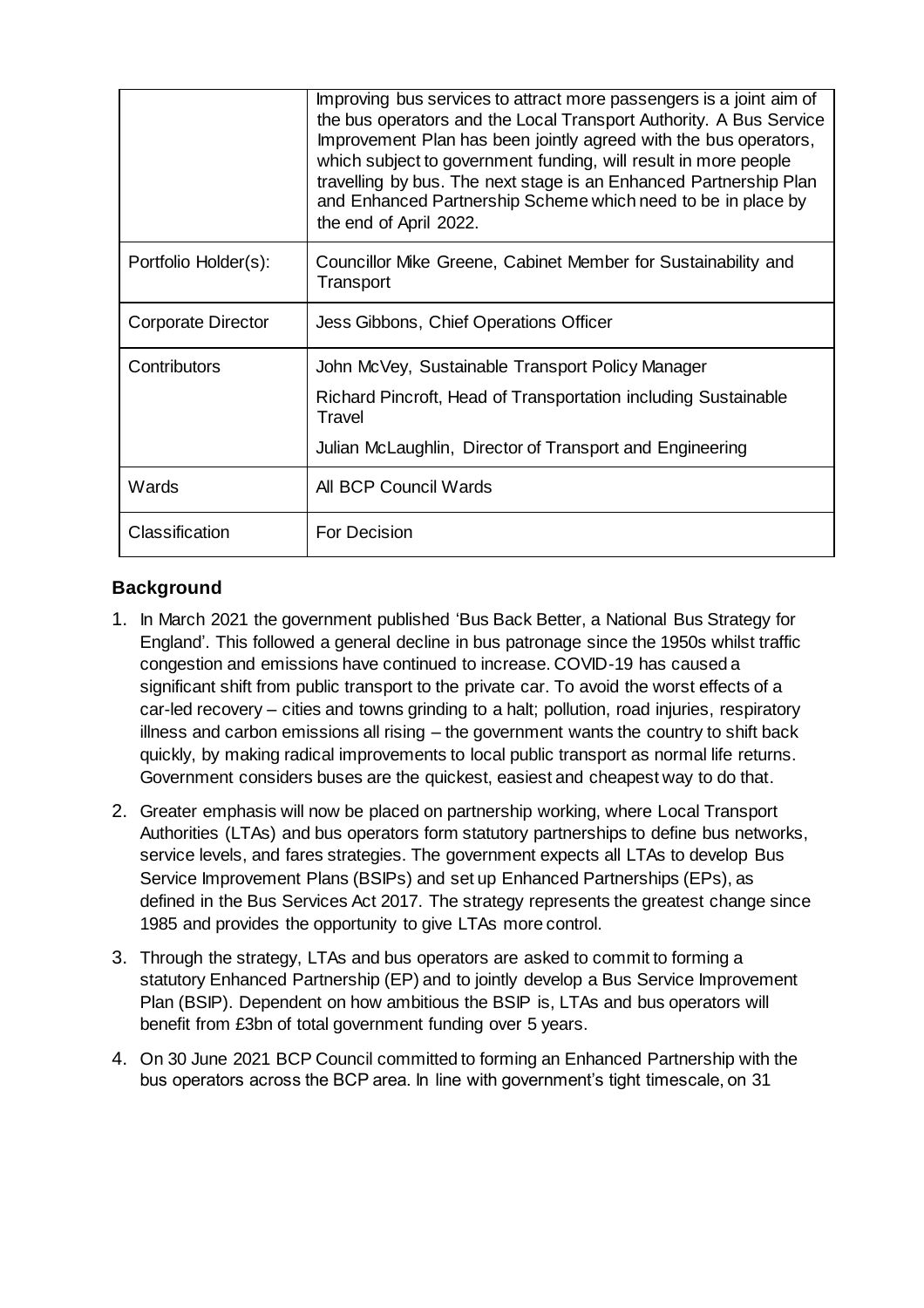October 2021, BCP Council published its Bus Service Improvement Plan (BSIP), developed jointly with the bus operators.

- 5. At its meeting on 1 September 2021 Cabinet resolved to support the formation of an Enhanced Partnership with the bus operators as a replacement to the existing voluntary Quality Bus Partnership. Cabinet also supported delegated authority to the Director of Transport and Engineering in consultation with the Portfolio Holder for Sustainability and Transport to negotiate, seek stakeholder views and then publish a Bus Service Improvement Plan (BSIP) on behalf of the Council by the end of October 2021 in line with the requirements of the National Bus Strategy for England.
- 6. A [BSIP](https://www.bcpcouncil.gov.uk/News/News-Features/Transforming-Travel/Docs/Bus-Service-Improvement-Plan.pdf) was published by the required deadline. In addition, a confidential funding request pro-forma (£multi-million) was simultaneously submitted to the Department for Transport (DfT) setting out indicative capital and revenue spend required to implement the plan in future years.
- 7. A 'Bus Back Better, Improved Bus Services' consultation was undertaken between 30 November 2021 and 7 January 2022. The consultation requested the views of the public and stakeholders on a range of actions set out in the BSIP.
- 8. The next stage is to develop and agree an Enhanced Partnership Plan (EP Plan) and an Enhanced Partnership Scheme (EP Scheme) with the bus operators, taking into account the results of the consultation. These must be in place by the end of April 2022 (note DfT wrote to all LTAs on 11 January 2022 extending the deadline from 1 April to end of April 2022). The content of the EP Plan will, in the main, reflect the BSIP. The EP Scheme sets out in detail the commitments of the parties to deliver the plan.
- 9. Once the draft EP Plan and EP Scheme have been prepared, a statutory consultation of key stakeholders on the draft EP Plan and EP Scheme must be undertaken. If this results in further changes to the EP Plan and EP Scheme then the bus operators must be given a further 28 days to consider these prior to the plan and scheme being adopted.
- 10.The government recognises the time pressures that LTAs are under and recommends that the EP Scheme is limited at this stage as it can be changed later, for example if new funding has been identified, using a bespoke variation mechanism.
- 11.No decisions relating to bus services that are subsidised by the council are included in the recommended delegation and as such would be subject to a separate report/decision in the future.
- 12.The latest draft of the [EP Plan and EP Scheme](https://www.bcpcouncil.gov.uk/News/News-Features/Transforming-Travel/draft-enhanced-partnership-plan-and-enhanced-partnership-scheme.aspx) is on the BCP Council website.

| 31.10.2021            | Bus Service Improvement Plan (BSIP) Published              |
|-----------------------|------------------------------------------------------------|
| 01.11.2021-30.01.2021 | Drafting of EP Plan and EP Scheme in consultation with Bus |
|                       | <b>Operators</b>                                           |
| 30.11.2021-07.01.2022 | Public consultation on BSIP objectives                     |
| 31.01.2022-27.02.2022 | Statutory consultation on EP Plan and EP Scheme (key       |
|                       | stakeholders only)                                         |
| By 30.04.2022         | Approval to 'make' EP Plan and Scheme and publish          |

13.Proposed Timetable (including consultations)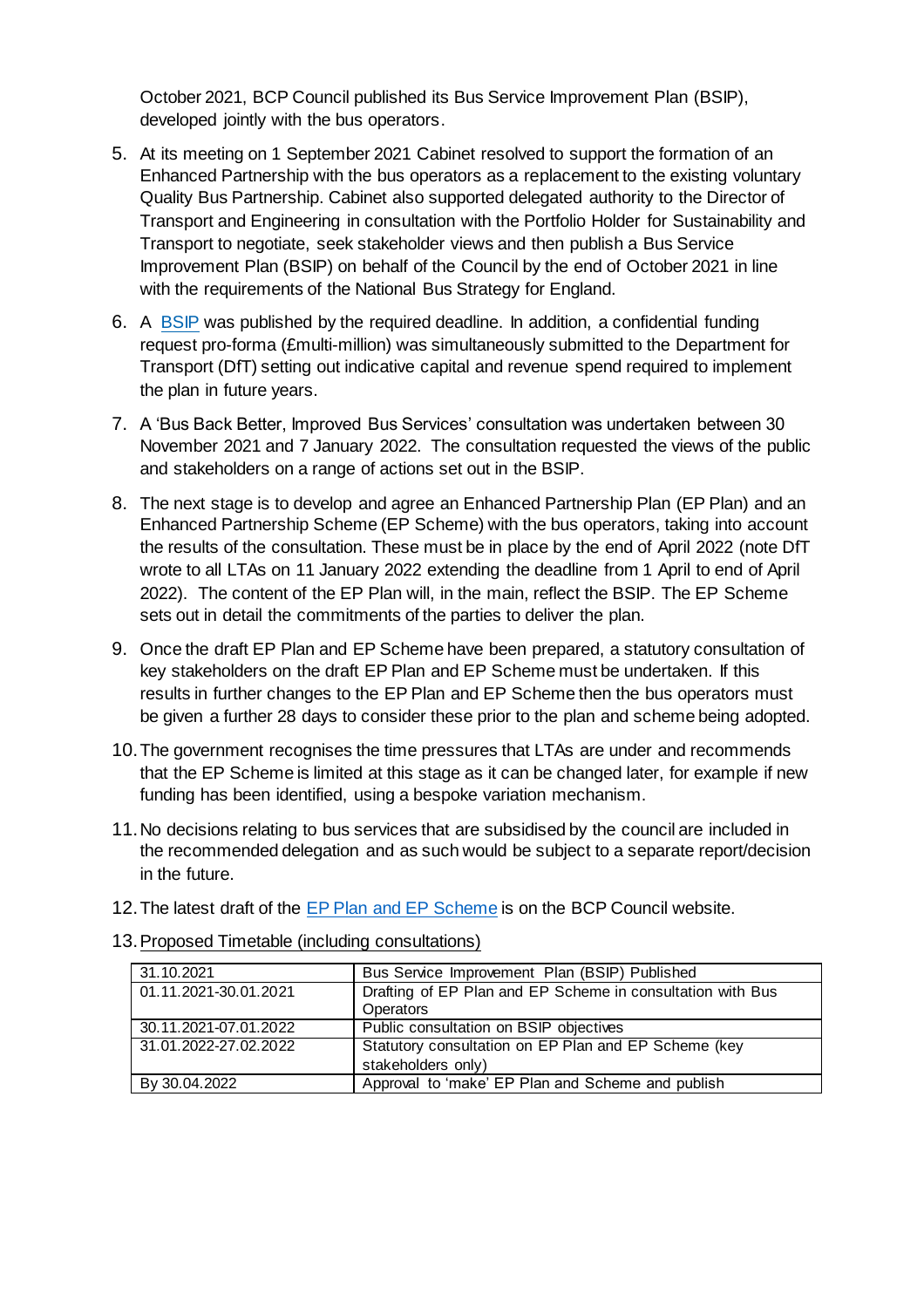#### **Summary of financial implications**

- 14.Failing to form an Enhanced Partnership with the bus operators will preclude the LTA and bus operators from receiving any new sources of funding from the £3bn budget to support buses and bus passengers (no further details available). It will also be an end to the annual ringfenced Bus Service Operator's Grant (BSOG) of £294,368 which is paid to the Council to part fund operator provided bus services.
- 15.A funding request was submitted to government on 31 October 2021 alongside the BSIP (capital and revenue). It is not clear when the outcome of this will be notified and therefore the facilities and measures set out in the EP Scheme will only be those that can be delivered from established funding streams. No additional BCP Council resource is requested.

# **Summary of legal implications**

16.Enhanced Partnerships are statutory arrangements created by the [Bus Services Act](https://assets.publishing.service.gov.uk/government/uploads/system/uploads/attachment_data/file/918498/bus-services-act-2017-new-powers-and-opportunities.pdf)  [2017.](https://assets.publishing.service.gov.uk/government/uploads/system/uploads/attachment_data/file/918498/bus-services-act-2017-new-powers-and-opportunities.pdf) All parties have a stronger commitment to joint working than the voluntary Quality Bus Partnership arrangement previously in place.

### **Summary of Human Resources Implications**

17.Government funding was provided to support the delivery of the BSIP and development of the Enhanced Partnership Plan and Enhanced Partnership Scheme. This has been utilised by employing specialist transport consultants as well as supporting internal resource. The funding request submitted to government on 31 October 2021 included an element for employee costs associated with operating the Enhanced Partnership.

## **Summary of sustainability impact**

18.In its recently published Decarbonising Transport Plan, the government set out its vision for a net zero transport system which will benefit us all. In the plan, public transport and active travel will be the natural first choice for our daily activities. We will use our cars less and be able to rely on a convenient, cost-effective and coherent public transport network. The bus can be the most efficient user of road space and a vital part of an environmentally friendly local sustainable transport system. Actions taken by the council that negatively impact on bus service provision will make it more difficult to achieve this vision. It would also be contrary to the Council's own 2030 zero carbon priority set out in the Corporate Strategy.

## **Summary of public health implications**

19.Urban traffic speeds are falling by on average 2% every year, causing NOx emissions to rise. Diesel cars are the single biggest contributor to NOx levels, responsible for 41% of all NOx emissions from road transport. Buses are amongst the cleanest vehicles on our roads with many now achieving Euro VI emissions standards. Improving local bus services contributes to the BCP Council priority of developing an eco-friendly and active transport network with positive implications for public health.